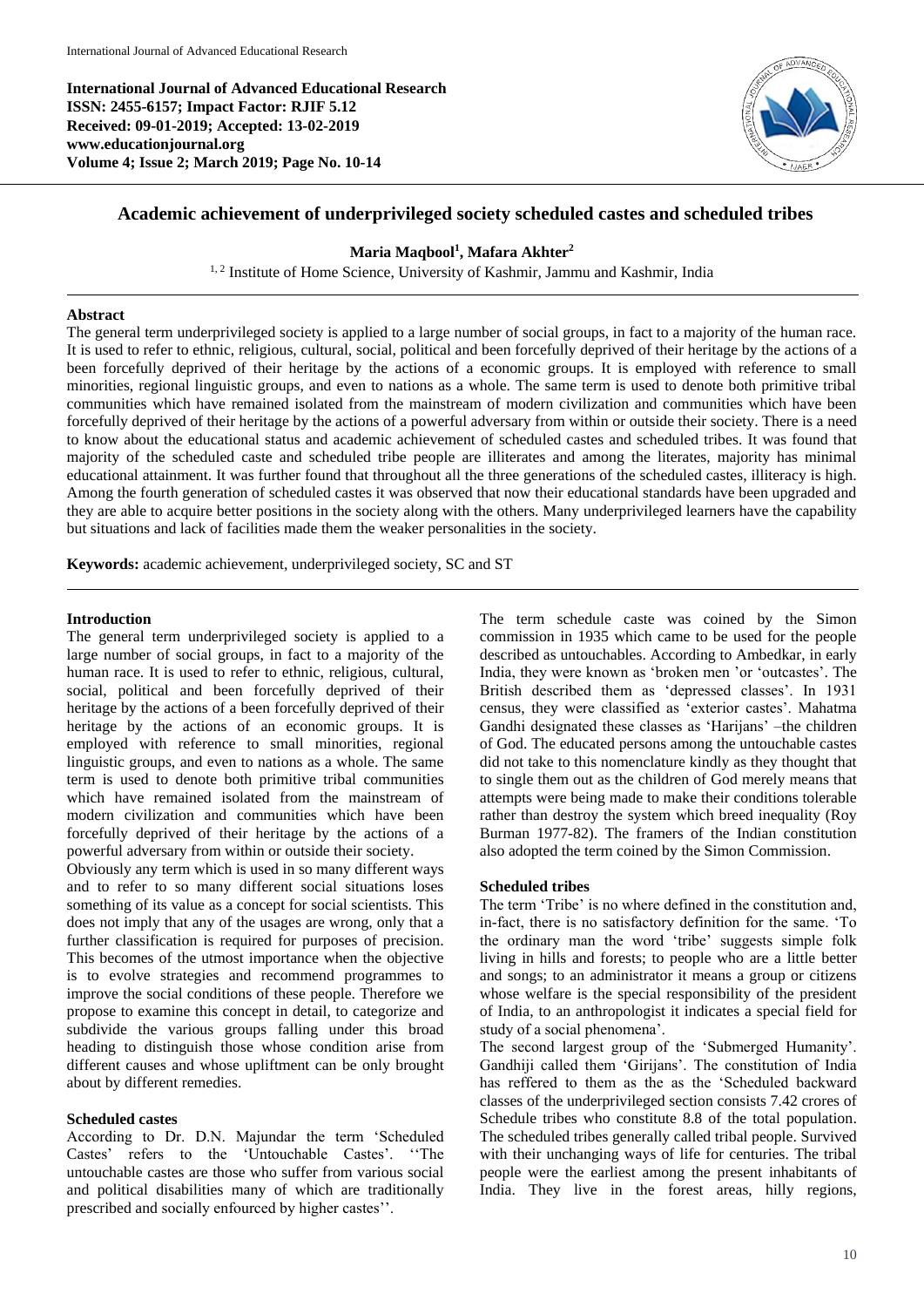mountainous places and deep valleys. Dr. Das and Das have reffered them as Tribes'.

Article 46 of the Indian Constitution lays down a directive principle of state policy. It provides 'The state shall promote with special care the educational and economic interests of the people and in particular of the scheduled castes and scheduled tribes, and shall protect them from social injustices and all forms of exploitation. Scheduled Tribes are those tribes who enjoy the various special provisions under the various articles of the Indian Constitution and whose name appears in the schedule of the Indian Constitution.

## **Scheduled Castes**

Education is considered as the most powerful instrument of social change and development and means of reducing inequality in the society. It helps the individual to raise its social status in various ways. It acts as a catalyst in improvement in many other aspects of life. The role of education as an investment in human resources has been increasingly recognized in all countries. But in a caste ridden and hierarchical society like India's access to educational opportunities is unequal and unjust. However, after the independence the 'Directives principles of state policy' enables the state to make special provisions for the advancement of any socially and educationally backward class of citizens. Articles 15(4), 29, 30, 45-46 and 350-A are the relevant provisions in the constitution pertaining to educational development of the people. Education has a special significance particularly for the weaker sections of the society. Since independence, the Government is making serious efforts to promote literacy among the scheduled castes by providing free education, awarding scholarships, reservation of seats and granting loans. In spite of all these privileges, their literacy has not improved satisfactorily. They have to go a long way to come up in the field of educational development. The Scheduled Caste throughout the country occupies the lowest rank in the caste hierarchy. The Scheduled Castes include several Castes in the Hindu Society. As per Scheduled Caste and Scheduled Tribes order act 1976.Assam has sixteen castes categorized as Scheduled castes. Initially they were known as depressed class of the society. But according to the constitutional provision, from the year 1950, sixteen castes have been known as Scheduled Castes in Assam. They are Banshphor, Bhuinmali or Mali, BrittalBania, Dhubi, Dugala, Hira, Jhalo-Malo, jalkeot, Kaibarta, Lalbegi, Mahara, Mehtar or Bhangi, Muchi, Namasudra, Patris and Sutradhar. Lack of education and its facilities is also one of the socio-economic cause of the backward communities specially Scheduled Caste people.

## **Rationale**

The terms 'Scheduled Caste' and 'Scheduled Tribe' are only legal fictions and Constitutional myth. Nowhere, in the Indian Constitution are they defined even though it is the lengthiest legal document of nations in contemporary world. This has actually led to confusion and with the result the Constitution is amended rather frequently. The Scheduled Castes (SC) and Scheduled Tribes (ST) wherever they live, are faced with many diverse problems, which are of social, economical, political and educational in nature. It is common knowledge how the Scheduled Castes and Scheduled Tribes suffer from times immemorial for no fault of theirs. The SC's and ST's, throughout the country occupy

the lowest rank in the caste hierarchy. In a hierarchy of unequal relationships, the SC's and ST's are at the bottom and hence socially inferior to all others in the community. There is a need to know the educational status and academic achievement of scheduled castes and scheduled tribes. Further, among themselves also there is further stratification and ranking. After independence, the Government of India has taken number of steps to strengthen the educational base of the persons belonging to the Scheduled Castes and Scheduled Tribes.

## **Objectives**

- To study the research papers related to Educational status and academic achievement of Scheduled Castes and Scheduled Tribes.
- To review the available literature related to Educational status and academic achievement of Scheduled Castes and Scheduled Tribes.

#### **Review of literature**

Mitra and Singh  $(2008)$ <sup>[14]</sup> assessed that the tribal children often enroll in primary education and then drop-out of school in order to help family. Female dropout rate is high among tribal communities as they are expected to help out family in household chores. They also identified the discrepancy existing in female literacy level of tribes in India using census data. The reasons for the low tribal women literacy rates were also analysed by the researcher with the help of existing literature. Poverty is identified as the core variable leading to low literacy achievement, low gross enrollment ratio and high dropout rate of Scheduled Tribes. The work lack empirical evidence to prove reasons for the underlying problem.

Debi and Mahesh (2009) examined the educational status of tribal's in Orissa and also makes an attempt to study the role of The Panchayat's Extension to Scheduled Areas (PESA) Act, 1996 in the development of education of the tribal's. The study analyses the results using (i) Sopher's disparity Index, (ii) Co-efficient of Equality and (ii) Gender parity index. The analysis of the results mainly concentrates to two groups of districts i.e (i) Scheduled districts (more than 50 % tribal population) and (ii) Non-Scheduled districts (Less than 50% tribal Population). The main findings of the study are: (a) the literacy rate of male, female and total population of scheduled tribes in the scheduled districts is lower than the non scheduled districts with an exception to one of the scheduled districts (Sundergarh). The tribal female literacy rate was found to be as low as 7.5 percent in Malkangiri district (scheduled district), which is really a matter of serious concern; (b) about 27 percent of the habitations with predominantly scheduled tribe population did not have a primary school within a radius of one kilometer; (c) the gender parity index indicates that it is the lowest in the Scheduled Districts and highest in non-scheduled districts. The survival rate (47 percent) of ST children is found to be the lowest when they reach class-V while the same is 65 percent among others; (d) the percentage of tribal teachers is only 8.4 percent in the state and only 16 percent in tribal dominate areas, which are considered to be below the prescribed norm (e) the PESA Act of 1996 after more than a decade does not seem to empower the tribal's to realise their basic rights particularly in respect of education, health etc.

Mohanty (2009) <sup>[15]</sup> studied social correlates of academic achievement of rural underprivileged primary school girls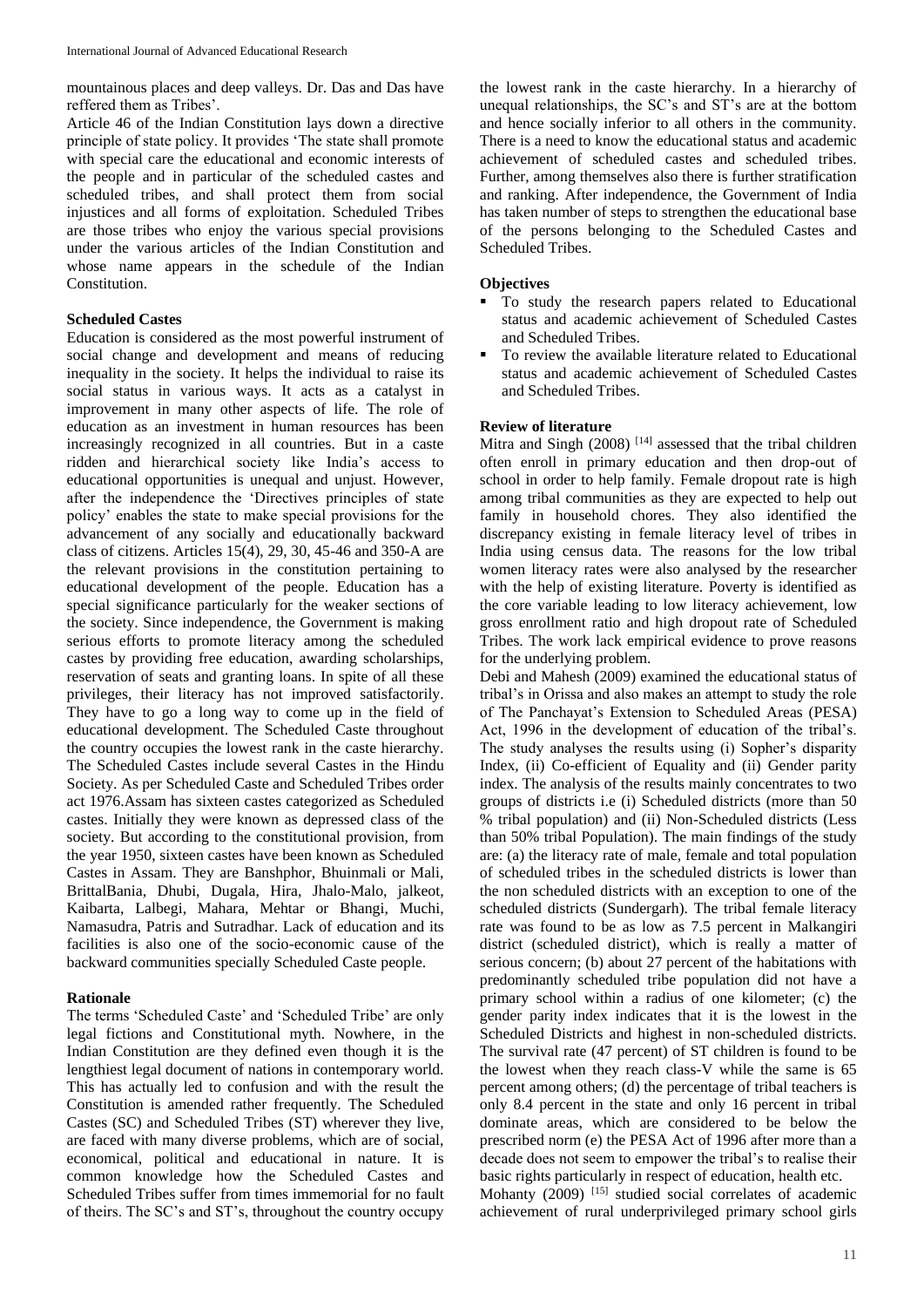and found that socio economic status was a potential social correlate of academic achievement; home environment had positive correlation with academic achievement in case of low achievers only; school environment failed to establish any relationship with the achievement level of high and low achievers.

Mohanty (2009)<sup>[15]</sup> attempted to examine the social factors that play significant role in academic achievement. The study was carried among 210 rural scheduled caste primary school girls in four DPEP districts of Haryana. The results revealed that socio-economic status is found to be potential social correlate of academic achievement. Home environment is having positive correlation with academic achievement in case of low achievers only and school environment failed to prove any relationship with the achievement level of high and low achievers.

Davis and Sunitha  $(2009)$ <sup>[24]</sup> found that the ST population stands far behind the general population in literacy rates, average years of schooling, retention rates and pass percentage at higher secondary exam levels in Kerala. The percentage point of difference on average years of schooling is high (i.e., more than 50 percent) in the tribal concentrated districts. The study identifies the dialect used by the community coupled with economic backwardness and socio-cultural reasons as barriers to enrolment at schools.

Saini and Monika (2010) conducted a study entitled as "A study of academic achievement of scheduled caste secondary school students in relation to study habits, home environment and school environment". The scheduled caste which are treated as untouchables continue to remain at the bottom of India's caste hierarchy. They also remain at the bottom of economic hierarchy, having no land of the own and relegated to undertake only menial/dirty and ill paid jobs. The major caused that have kept the scheduled caste down in the society have been poverty, illiteracy, ignorance, and fear and resultants inability to assert themselves. It is their disadvantageous environment which has pushed them for below, as regards academic achievement, study habits and concerned.

Lal *et al.* (2010) studied emotional intelligence of scheduled caste students in relation to academic achievement with the objective to study relationship between emotional intelligence and academic achievement of male and female students of arts and science stream by taking a sample of 300 students from Meerut region through cluster random sampling technique and found that the male scheduled caste students having high emotional intelligence and academically superior to their counterpart; there was significant difference between mean achievement scores of male scheduled caste students of arts and science stream having high and low emotional intelligence; there was no significant difference between mean achievement scores of female scheduled caste students of arts stream having high and low emotional intelligence.

Pradhan and Kumar (2011) described that despite special initiatives like Ashram schools, introducing vernacular at primary level, and teaching in local dialects, the tribal's are still lagging behind the non-tribal's. Under such circumstances, the government and policy makers should put best efforts to improve their educational status.

Rajam and Malarvizhi  $(2011)$ <sup>[21]</sup> conducted a survey in Indian context and found that: (a) to study to study the formal level of education and achievement among the Tribal

group; (b) to study the parental objective in educating the children; (c) to find out the reasons for taking education; (d) to find out the knowledge about the reservation of seats for Scheduled Caste and financial aid for children; and (e) to assess the difficulties faced by them. The study made use of sample of 600 girls in the Nilgris selected by adopting purposive random sampling technique. The study concluded that though the educational opportunities are adequate in Nilgris, the given opportunities for education were not utilized fully; sometimes they were opposed by their own caste people, which resulted in conflicts, problems and tensions. The study suggested that, Massive community programme could be taken with a view to change the aspiration levels of the disadvantaged children and a crèche attached to the school may lighten the domestic burden of school girls.

George (2011) carried out a study on higher education in India from the angle of exclusion of Scheduled Castes and Scheduled tribes. The study gives a detailed note on enrolment at higher education from social group perspective and explains reasons for exclusion of SCs/STs. The researcher also tried to find out the reasons for lower educational attainment of these groups.

Rami (2012) discussed the status of primary education in the tribal district of Dang in Gujarat. In the district, there are about 412 primary schools; out of which 378 primary schools are run by the district panchayat. The paper concludes that most of the schools have buildings, but they fail to attract the girl students owing to lack of other essential amenities like drinking water as well as separate toilets for boys and girls. The common toilet facility has prevented many tribal girls from enrolling beyond 5<sup>th</sup> standard. Hence, the drop out ratio goes higher among the tribal girls. Another problem that makes tribal students leave schools is the medium of instruction which is quite different from their own vernacular dialect.

Kartigeyan and Nirmala  $(2012)$ <sup>[13]</sup> analyzed the gender influence on academic achievement in English. The study revealed that the girls had a higher mean score compared to the boys in their academic achievement in English. From the community wise analysis it is found that girls showed better performance except in scheduled tribe community.

Varghese and Nagaraj (2013) <sup>[29]</sup> investigated tribal children's backwardness in English language and to find out causes thereof. The study was conducted in one of the most educationally backward tribal pocket of Palakkad District, Kerala. The lack of proficiency in English language is identified as a major obstacle to the education of Schedule Tribe learners. The inappropriate syllabus and teaching method of English develops a negative attitude in learners towards learning. The fear of learning a foreign language is one of the factors to stop their education because English language is a criteria rather than an option at higher level. It is clear that tribal learners are not motivated well. They have adjustment problems with school curriculum and teaching of English language. Though the Government can provide grants and scholarships.

#### **Findings of the study**

 Poverty is identified as the core variable leading to low literacy achievement, low gross enrollment ratio and high dropout rate of scheduled tribes. Mitra and Singh (2008) [14]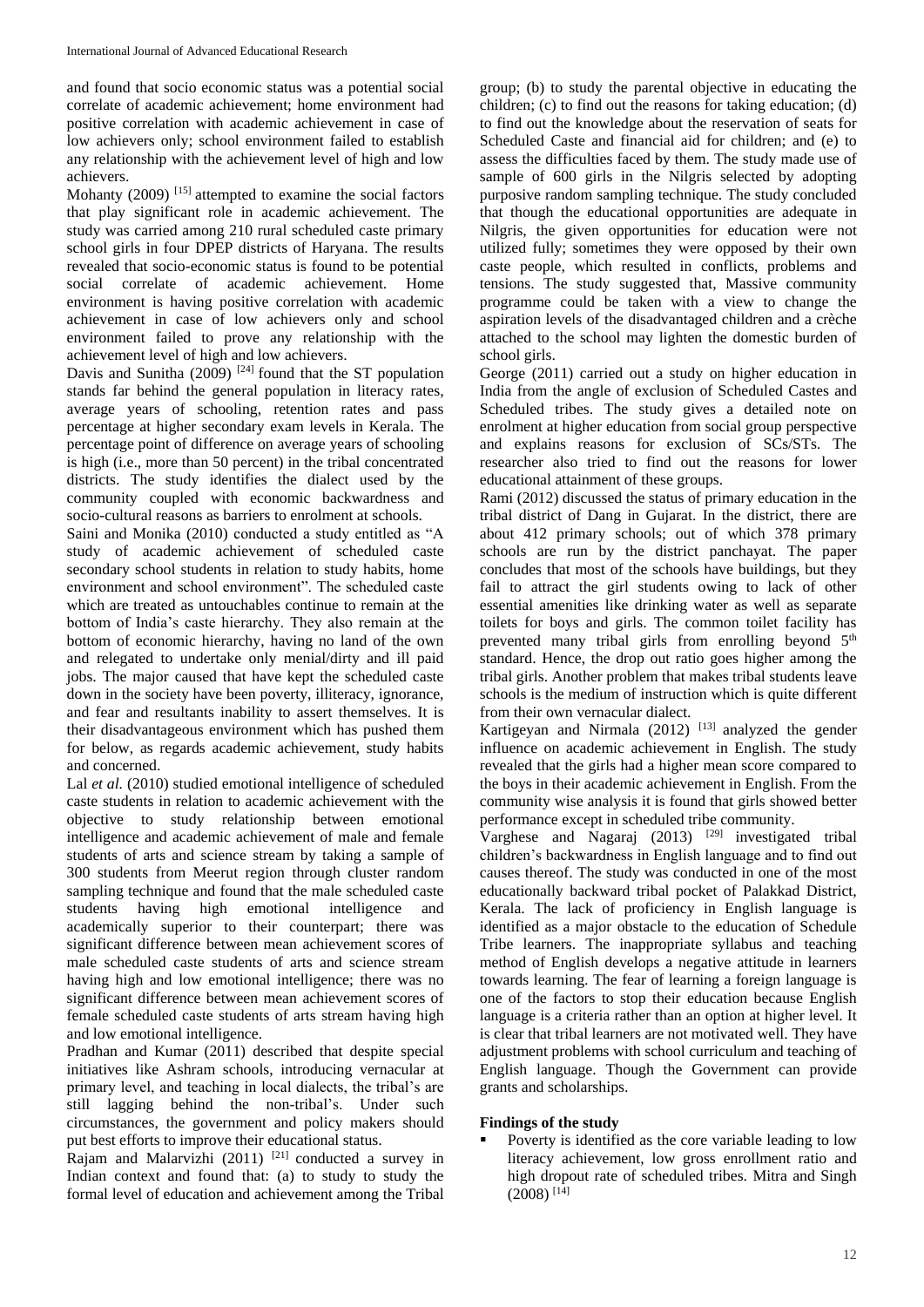- The literacy rate of male, female and total population of scheduled tribes in the scheduled districts is lower than the non scheduled districts. Debi and Mahesh (2009)
- It was revealed that socio-economic status is found to be potential social correlate of academic achievement. Mohanty (2009)<sup>[15]</sup>
- It was found that the ST population stands far behind the general population in literacy rates, economic backwardness and socio-cultural reasons as barriers to enrolment at schools. Davis and Sunitha (2009) [24]
- The study revealed that poverty, illiteracy, ignorance and fear kept the scheduled caste down in the society. Saini and Monika (2010)
- The study indicated that the government and policy makers should put best efforts to improve the educational status of tribal's. Pradhan and Kumar (2011)
- **Massive community programmes could be taken with** aspiration levels of the disadvantaged children. Rajam and Malarvizhi (2011) [21]
- $\blacksquare$  It was found from the community wise analysis that the girls showed higher mean score as compared to the boys in their academic achievement in English. Kartigeyan and Nirmala  $(2012)$ <sup>[13]</sup>
- The study revealed that the lack of proficiency in English language is identified as a major obstacle to the education of scheduled tribe learner's. Due to inappropriate syllabus and teaching method of English develops a negative attitude in learners towards learning. It is clear that tribal learners are not motivated well. They have adjustment problems with school curriculum and teachings of English language. Though the Government can provide grants and scholarships. Varghese and Nagaraj (2013)<sup>[29]</sup>

## **Summary and Conclusion**

Education is the key to scheduled castes (SC) and scheduled tribes (ST) development. These children have very low levels of participation. Though the development of the scheduled caste's and scheduled tribes has been rather slow. If government will not take some drastic steps for the development of the scheduled caste and scheduled tribe education, the status of education among these will be a story of distress, despair and death. The constitutional provisions for educational development for scheduled castes literacy, special facilities for educational advancement of the Scheduled castes in higher education, educational inequalities, and reservation for scheduled castes in educational development and social integration. State intervention is important for STs and SCs for their improvement in social, economic and educational conditions.

It is identified that majority of the scheduled caste and scheduled tribe people are illiterates and among the literates, majority have minimal educational attainment. It is further found that that throughout all the three generations of the scheduled castes, illiteracy is high. However, the illiteracy over generations has come down, more so in case of fourth generation, in the children of the respondents. Among the scheduled castes it is observed that now their educational standards have been upgraded and they are able to acquire better positions in the society along with the others. Still there is a need and scope for improvement in socioeconomic conditions of this group because all the castes and

all the people belonging to scheduled castes are not incorporated in the mainstream of higher education. Educating the tribal children and empowering them is a challenge in our society. Underprivileged learners must be treated well by the society, surroundings and mainly the teachers. Many underprivileged learners have the capability but situations and lack of facilities made them the weaker personalities in the society.

Hence, time has come to think seriously about the education of scheduled castes and scheduled tribes. So, there is an urgent need for various government interventions, planners and policy makers to address this problem and allocate more funds in the central and state budgets for education. Based on review of the studies, it can be concluded that majority of scheduled castes are having low literacy status which in-turn causes for backwardness among people. In spite of affirmative action with various education programmes, the status of these, the status of these castes has not improved to the desired level. It was found that the scheduled tribe population stands far behind the general population in literacy rates, average years of schooling, retention rates and pass percentage.

#### **Recommendations**

- Awareness campaigns should be organized to create the awareness about the importance of education.
- Financial assistance to students from scheduled castes (SC's) and scheduled tribes (ST's) community in order to keep pace with the other community students.
- **Implementation** of reservation in educational institutions.
- To improve the quality of education for all scheduled castes and scheduled tribes students and scholarship for meritorious students.
- Aware them through programmes and policies made for their upliftment.
- Develop the underprivileged learners and to develop their location so that the underprivileged learners can be easily exposed to the outside world in which they can gain experiences especially in learning language.
- Improving enrolment rates of these groups in schools and thus reduce school drop-out rates through special incentives/support services like hostels, financial assistance, scholarships, free books, uniforms etc and thus improve the educational status of these groups.
- Government should bear total cost of books for the scheduled caste and scheduled tribe families living below poverty line and for the students who are first generation learners of poor families.
- Special efforts for additional coaching, vocational training and other educational facilities to improve the standard of the students from backward community.
- To overcome the problems of scheduled caste and scheduled tribe education it may be suggested that the concerned authorities should take appropriate steps to provide proper facilities for effective participation education.

#### **References**

- 1. Agarwal A. Study of some educational problems of scheduled castes, Indian Journal of Educational research, 2000, 37-41.
- 2. Ahuja R. Indian Social System" Rawat Publication, 2010, 362-365.